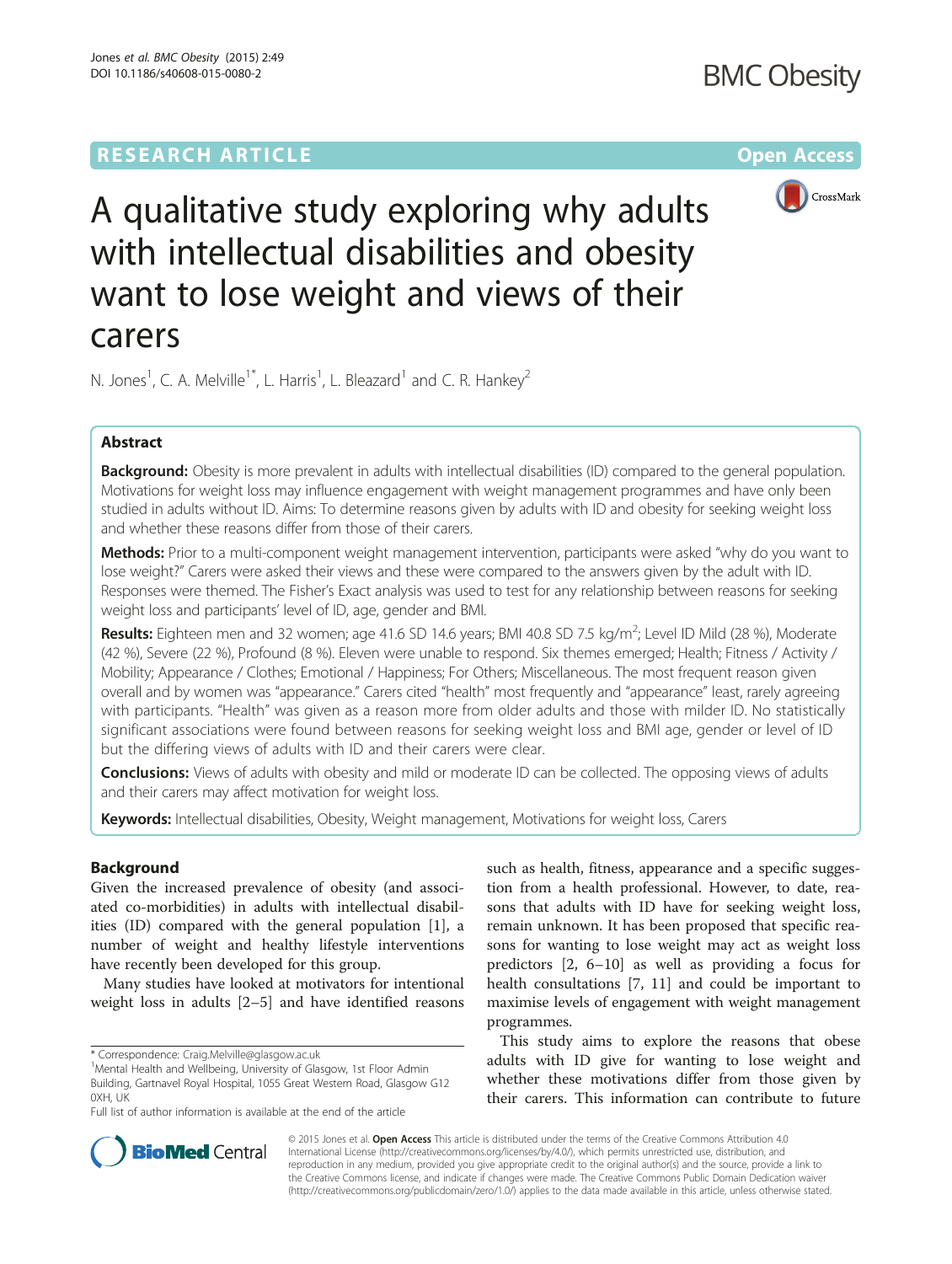planning of weight loss interventions in adults with ID, which may maximise engagement.

### Method

# Trial registration

ISRCTN52903778; date applied 30.01.2014; date assigned 12.03.2014

### Design

This study explored the views of adults with ID and obesity and those of their carers via a cross sectional, qualitative design.

Adults with ID and obesity, recruited to a multicomponent, weight management intervention study [[12](#page-5-0)] were asked, "why do you want to lose weight?" The question was posed to each participant by one of two researchers (NJ or LB) early in their first contact, prior to delivery of the intervention, in the participant's home or place of their choice.

After posing the question, time was taken to allow the participant to gather their thoughts and the question rephrased if it appeared they had not understood. All responses were noted by hand and ranked in order of them being given. In the event of an answer not being given, participants were prompted with questions and discussion until a reason was elicited. For those unable to respond due to communication difficulties or a lack of understanding, "could not answer" was recorded.

The open ended question of "Why do you want to lose weight?" was chosen rather than using closed questions or images. This simple question was repeatable and allowed all views to be secured. During the study design, mock interviews were carried out with adults with a range of ID at a day centre to pilot the question. Individuals provided reasons without the use of images and the images themselves, caused confusion. A closed question, results in many adults with ID acquiescing due to the researcher-participant relationship [[13](#page-5-0)].

Carers present at this session were then asked, "Why do you feel [name of the adult with ID] should lose weight?" Views from carers of those participants unable to respond, were still collected.

All responses were recorded, categorised, themed and the level of agreement between the adult with ID and their carer, determined.

Previous research in adults with ID using qualitative techniques has confirmed the utility of this methodology in this population group [[14](#page-5-0), [15](#page-5-0)] and carers [[16,](#page-5-0) [17\]](#page-6-0).

# Ethical considerations

This study complied with the ethical principles of the Declaration of Helsinki and the principles of Good Clinical Practice. Ethical approval was granted for this study within the application for an intervention study on weight

management interventions in adults with ID and obesity (A single blind, pilot randomised trial of a weight management intervention for adults with intellectual disabilities and obesity: study protocol) [[12](#page-5-0)] from the Scotland A Research Ethics committee (reference 13/SS/229). Written, informed consent was sought from adults with ID who had the capacity to provide informed consent and, where this was not possible, consent was sought from the nearest relative or welfare guardian.

### Study population

Views of all participants recruited to a multi-component, weight management intervention study [\[12\]](#page-5-0) were explored in this study. Adults were ≥18 years old (no upper age limit) with a BMI of  $\geq 30$  kg/m2 and had an intellectual disability of any level. Further inclusion criteria included being able to walk (with or without a walking aid) for 10 min at a time (based on their own or carer report), not being on a prescribed or restricted diet and not having intentionally lost >3 kg over the previous 3 months. Exclusion criteria included those with Prader Willi syndrome, Cohen syndrome or Bardet-Biedl syndrome, those already taking part in another research study, those taking weight loss medication and anyone who was pregnant at any stage of the study.

### Anthropometric measurements

Participants' anthropometry and level of ID [\[13](#page-5-0), [18\]](#page-6-0) had been collected as part of the main intervention study [[12](#page-5-0)] by a separate researcher (LH), not involved in the intervention delivery. BMI was measured using the formula  $BMI = weight/height (kg/m<sup>2</sup>)$ . Weight was measured in light clothing without shoes to the nearest 100 g using SECA877 scales (SE approval class III; SEA Germany). Height was measured to the nearest 1 mm using the SECA Leicester stadiometer (SECA, Germany).

## Level of ID

ID level was available and participants were categorised as having mild, moderate, severe or profound ID as derived from a previous study [\[18](#page-6-0)]. This was robust, with a good level of agreement with a validated assessment of ability [[13](#page-5-0)].

### Data anaylsis

The objective of the analysis was to determine reasons given by adults with ID for seeking weight loss and views of their carers. All participants and carers taking part in the study [[12\]](#page-5-0) were asked the question and the answers given were recorded at the time, by hand. The qualitative analytic method of thematic analysis was used because it allowed for the identification, analysis and reporting of patterns within the data [[19\]](#page-6-0). Once the data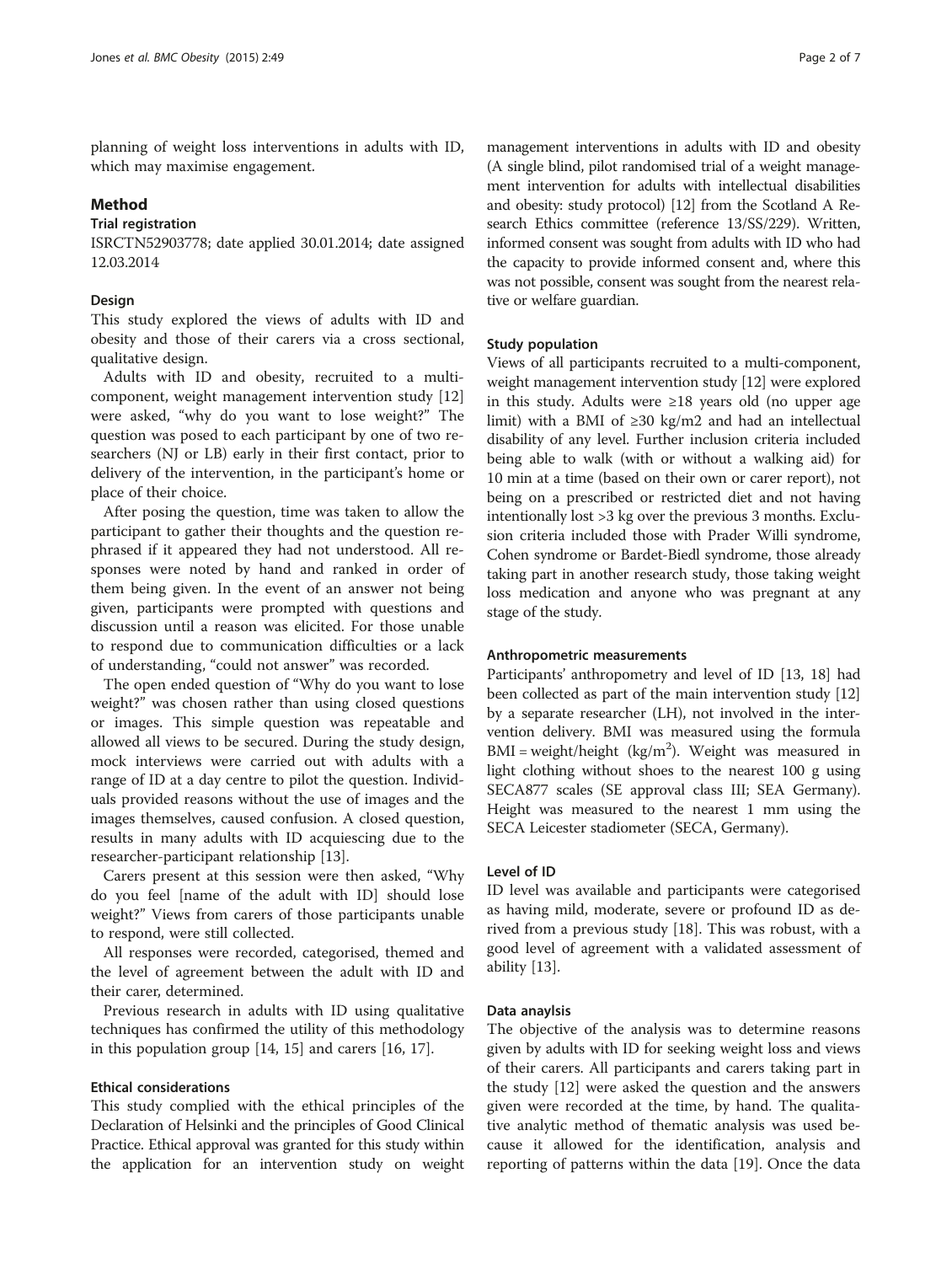collection was complete and familiarised with, responses were categorised into themes.

### Statistical analysis

Descriptive statistics were performed for participant's level of ID, age, gender and BMI. Chi-squared (Fisher's Exact test) analysis was used to examine the relationship between the above variables and participants' reasons for weight loss.

# Results

Of the 50 participants eligible to participate, 39 (18 male) took part (Table 1) and were included in the analysis. Eleven who could not respond were either of moderate (27 %), severe (46 %) or profound (27 %) disability. Six out of 11 people with severe ID and 1 out of 4 people with profound ID were able to answer the question. Of those with mild / moderate ID, 91.4 % could answer the questions compared to 46.7 % of those with severe / profound ID and this was statistically significant  $(p = 0.001)$ . Of 50 potential carers, 42 answered the question (7 were not present and 1 was unable to provide a reason).

Participants and carers often provided more than one reason. Six themes emerged 1) health 2) fitness / activity / mobility, 3) appearance / clothes 4) emotional / happiness 5) For others 6) Miscellaneous. The following responses from adults with ID  $(P)$  to the researcher's  $(R)$ question "why do you want to lose weight," demonstrate how participant responses were themed.

# Health: P: "For my cholesterol"

Fitness / Activity / Mobility: One participant demonstrated that he could not reach to tie his own shoelaces

Appearance / clothes: P: "To buy nice clothes for the wedding in November"

Emotional Happiness: P: "I want to feel happier on my birthday." R: "Why would losing weight make you feel happier?" P: "because I would have lost weight"

For Others: P: "My carer told me to (lose weight) for my lungs and my heart"

The following responses from carers (C) to the researcher's (R) question "why do you think they should lose weight," demonstrates how carer responses were themed.

Health: C (mother): "So that he doesn't die before I do" Fitness / Activity / Mobility: C (paid carer): "To be able to move more and be more active"

Appearance / Clothes and Emotional Happiness: C (mother): "To feel trendy when she is socialising" Emotional happiness: C (paid carer): "To be a happier person"

For others: C (paid carer): "The doctor told me she needed to lose weight for her blood pressure" Miscellaneous: C (brother): "Because he was not this overweight a few years ago"

Figure [1](#page-3-0) shows "appearance and clothes" was the most frequent reason given by individuals with ID for weight loss, both overall (accounting for 37 % of all participant responses) and as a primary reason, followed by fitness, activity and mobility; emotional and happiness; health (accounting for 18 % of all participant responses) and lastly, for others. This was in contrast to the views held by carers where 29 carer responses (57 %) were for health and only 2 carer responses (4 %) were for appearance.

Agreement of any reason given by a participant and their carer occurred four times and, in two of those

|              |          | Male<br>$n = 18$ | Female<br>$n = 32$ | All<br>$n = 50$ | Able to answer question<br>$n = 39$ |
|--------------|----------|------------------|--------------------|-----------------|-------------------------------------|
|              |          |                  |                    |                 |                                     |
| Age          |          | 43.6             | 40.6               | 41.6            | 41.5                                |
| years (SD)   |          | (15.9)           | (14.0)             | (14.6)          | (14.6)                              |
| BMI          |          | 42.2             | 40.5               | 40.8            | 41.1                                |
| $kg/m2$ (SD) |          | (8.4)            | (7.1)              | (7.5)           | (7.7)                               |
| Level ID     | Mild     | 28               | 28                 | 28              | 36                                  |
| % (n)        |          | (5)              | (9)                | (14)            | (14)                                |
|              | Moderate | 50               | 38                 | 42              | 46                                  |
|              |          | (9)              | (12)               | (21)            | (18)                                |
|              | Severe   | 17               | 25                 | 22              | 15                                  |
|              |          | (3)              | (8)                | (11)            | (6)                                 |
|              | Profound | 6                | 9                  | 8               | 3                                   |
|              |          | (1)              | (3)                | (4)             | (1)                                 |

#### Table 1 Participant characteristics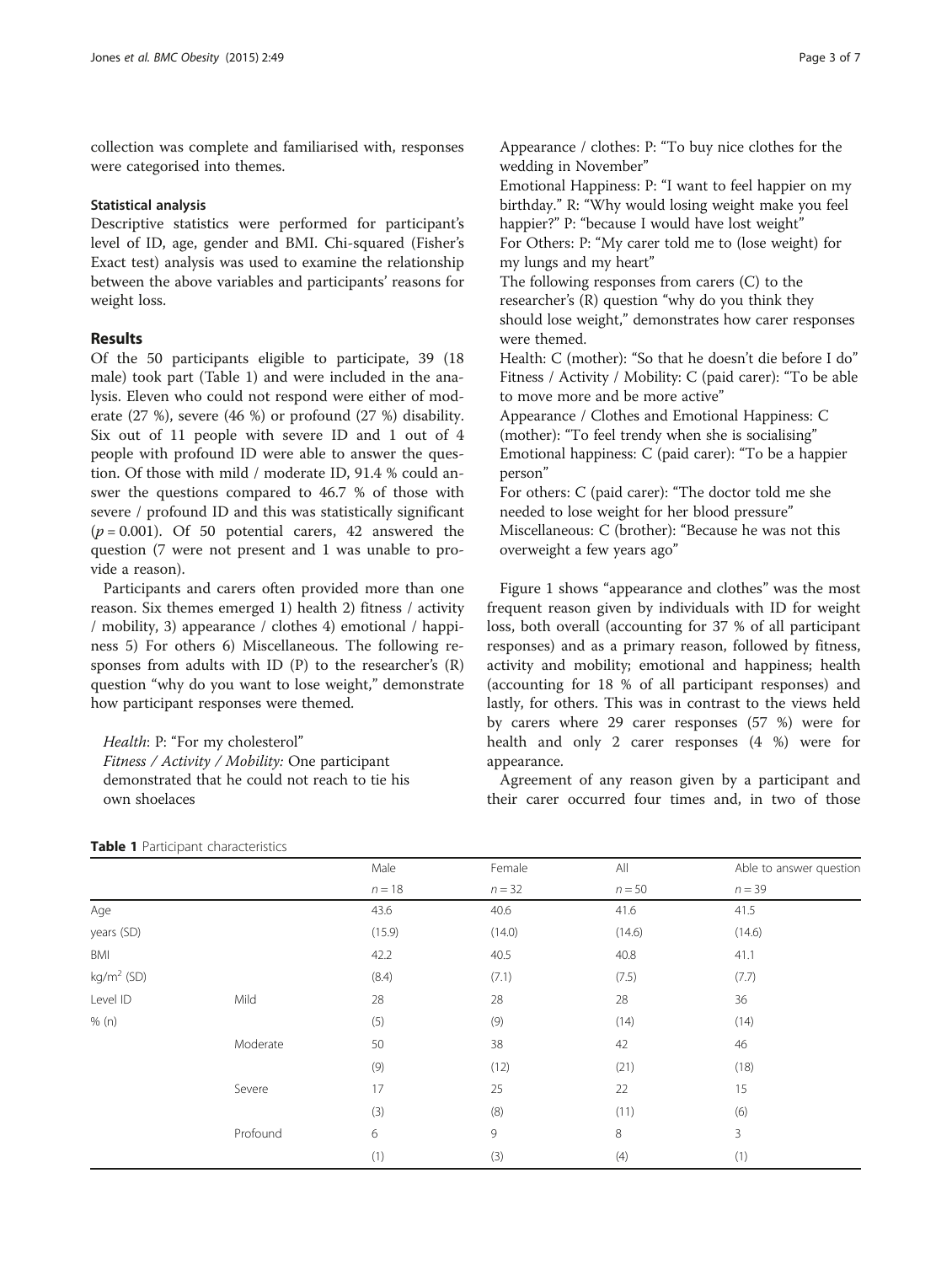<span id="page-3-0"></span>

cases, did their first responses match. There was found to be no relationship between the answers given by the participant and their carer ( $p = 0.36$ ).

Men cited fitness / activity / mobility most often overall (35 %), followed by health (25 %) then appearance (25 %). Fitness / activity / mobility was also provided by men most frequently as a primary reason (28 %). Women were more likely to cite appearance / clothes and emotional / happiness (45 % and 23 % respectively) and again, this pattern was similar when looking at women's first reason (41 % and 13 %). For both men and women, it was uncommon for people to cite "for others" as a reason. There was no significant difference between reasons for weight loss and gender ( $p = 0.20$ ).

Health accounted for 30 % of reasons given by people ≥50 years old compared to 14 % of those given by people between 30 and 49 years old and 6 % of those given by younger adults <30 years. Whereas the importance of health increased with age, the importance of appearance / clothes and emotional happiness decreased. Nearly half (47 %) of all reasons provided by younger adults under 30, was appearance / clothes compared to 30 % of older adults ≥50. Fitness, activity and mobility was most important to those in the middle age group between 30 and 49 years old. There was no significant association between age groups and participants' reasons for weight loss ( $p = 0.21$ ).

Although there was not a statically significant difference in the reasons for seeking weight loss between different ID level groups ( $p = 0.99$ ), there was a tendency for health to be given as a reason more frequently by those who had mild ID (28 %) compared to those with moderate ID (15 %) and those with severe and profound ID (0 %). Appearance / clothes and fitness / activity / mobility were the only reasons given by those with severe or profound ID.

Appearance and clothes, although a strong motivating factor for weight loss overall, was a particulary common reason in those with a BMI of ≥50 kg/m<sup>2</sup>, accounting for half (3 out of 6) of all reasons in this BMI group. Only

those in the lower BMI range of 30-39 kg/m<sup>2</sup>, cited "for others" as a reason for losing weight. By the higher BMIs (≥40 kg/m<sup>2</sup>), all individuals that were able to answer the question, had reasons for wanting to lose weight for themselves, rather than for others. However, there was no significant association between classification of obesity and participants reasons for wanting to lose weight  $(p = 0.68)$ 

# **Discussion**

This is the first study in individuals with ID and obesity exploring reasons for weight loss. It has illustrated the feasibility of qualitative work in adults with ID, using established methods [\[10](#page-5-0), [11](#page-5-0), [14,](#page-5-0) [17, 20\]](#page-6-0). Of those who responded, 82 % had a mild or moderate ID. It was not possible for all of those with more severe ID to make their views heard. The opposing views held by adults with ID and their carers were clear.

# Appearance is a greater motivator for weight loss in adults with obesity and ID than health and there is a lack of agreement between adults with ID and their carers

This study agrees with others [\[16,](#page-5-0) [17](#page-6-0)] that health is a priority for carers. Carers' perspectives of a weight loss intervention for adults with ID [[17\]](#page-6-0), revealed a theme of "carers perceptions of participants health", including "reasons to lose weight." Carers reported health, mobility and psychosocial factors as reasons why their client should lose weight. These mirrored a previous study [[16](#page-5-0)] where carers were found to recognise the health benefits of healthier lifestyles for adults with ID, more readily than self image or quality of life benefits.

Although it has been suggested [[11,](#page-5-0) [17\]](#page-6-0) that, ascertaining views of carers of adults with ID is a reasonable way to reflect experiences of this population group, this study has demonstrated a lack of agreement between adults with ID and their carers. The difference in the wording of the question to the participant (asking why they would want to lose weight), compared to that asked of the carer (why they felt the participant should lose weight) was necessary as the carer would have heard the participant's answer before they responded. This wording difference is unlikely to have contributed to the lack of agreement.

Carers have a pivotal relationship with the person they support and impact on compliance to many activities, including health interventions such as weight management [\[17](#page-6-0)]. Spanos et al (2012) found that discussing health benefits of weight loss, although a strong motivator for carers, was unsuccessful at motivating the participant. It was suggested that motivational goals are pertinent to each individual and may be more related to day to day priorities rather than health *per se* [[17\]](#page-6-0). This study extends this knowledge, demonstrating that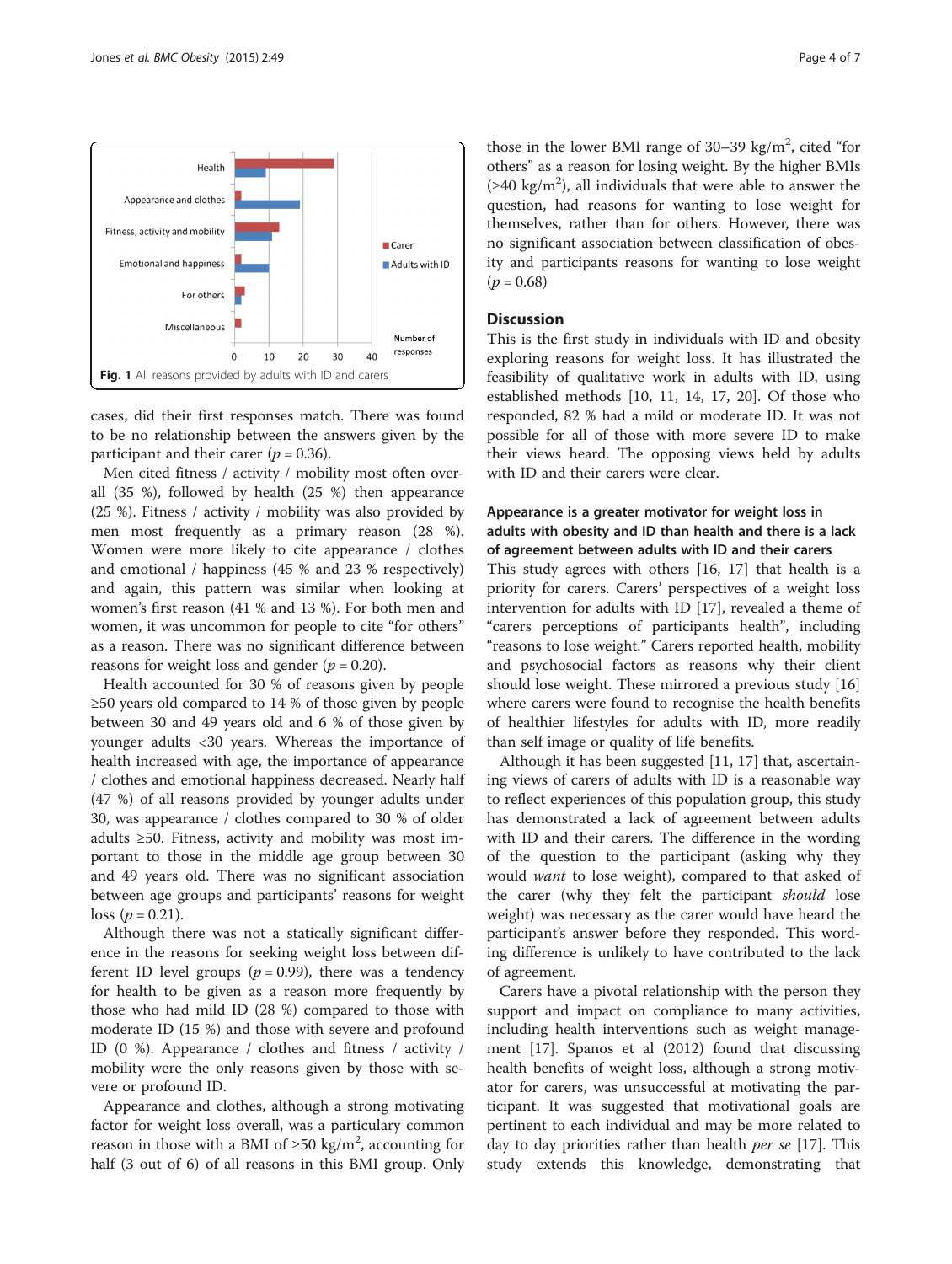appearance and clothes are important motivating factors for adults with ID, particularly for women and adults with BMIs of ≥50, possibly reflecting the difficulties in finding clothes in larger sizes. "Appearance / clothes" and "fitness / activity / mobility" were the only reasons given by those with severe or profound ID, perhaps reflecting the immediate discomfort that these effects of weight give them, compared to the relatively abstract and more complicated notion of health.

Although health was not a strong motivating factor for adults with ID overall in this study, the frequency of citing "health", increased with age, perhaps reflecting the greater health problems, medical consultations and medications associated with increasing age. Health was also cited more by those with milder ID, possibly due to them having a greater understanding of the link between weight and health and of their carer's views prior to the question being asked. The men studied by Hankey et al (2001), were motivated primarily by health [[3](#page-5-0)] and it is possible that the difference in motivation between adults with ID and those without is due to the degree of understanding of the link between weight and health.

These findings suggest carer's awareness of their client's motivating factors is poor and that views of the adult with ID differ from their own. Using "appearance" and "clothes" as topics of conversation surrounding weight loss and healthy lifestyles, could help initiate motivation to make lifestyle changes.

# Motivating factors for weight loss differ between adults with obesity and ID, and those without ID

Previous studies exploring reasons that people without ID choose to lose weight have found "health" to be the most frequently reported [\[6](#page-5-0), [8,](#page-5-0) [21](#page-6-0)–[25\]](#page-6-0). Medical triggers, a recent health problem and physical symptoms resulting from excess body weight were found to stimulate behaviour change [[8](#page-5-0), [23\]](#page-6-0), achieve greater initial weight loss and result in reduced weight re-gain [[2, 6](#page-5-0)]. In successful weight losers, defined as having lost 10 % of their body weight and having kept it off for 3 months, a health anxiety prompted by a new health problem or diagnosis, was found to be their primary reason for wanting to lose weight, followed by the advice of a health professional and lastly appearance [[10](#page-5-0)]. The main difference between reasons cited in the lower BMI range in adults with ID  $(30-39.9 \text{ kg/m}^2)$  in this study and men without ID of the same BMI [\[3](#page-5-0)] was that health followed by fitness was the most frequent response in men without ID. In this study, there were 8 men with a BMI of 30–39.9 kg/m<sup>2</sup> and between them provided 8 responses, equally split between fitness / activity / mobility, appearance / clothes, emotional / happiness and health.

Men [\[6](#page-5-0), [8](#page-5-0), [25\]](#page-6-0) and particularly older men between 40 and 55 years old [[3\]](#page-5-0) seem from the literature to be more likely than women to cite health or medical triggers as a reason to intentionally lose weight. Two studies [\[21, 24](#page-6-0)] found no gender differences in reasons to lose weight, though the latter study examined reasons in a specific group of those diagnosed with binge eating disorder.

Appearance as a reason for weight loss was mentioned as a primary reason in women [\[8](#page-5-0), [25](#page-6-0)], in younger men [[3\]](#page-5-0) and younger adults generally [[2](#page-5-0)] and a secondary reasons in others [[3, 8](#page-5-0), [10](#page-5-0), [22](#page-6-0)–[24\]](#page-6-0). Overall, it appears that appearance is a greater motivator for younger people to lose weight [[2](#page-5-0), [3,](#page-5-0) [26](#page-6-0)] and it is not until the age of thirty five [[2\]](#page-5-0) or forty years old [[3](#page-5-0)] that people want to lose weight for health reasons.

Emotional reasons such as "mood" or "psychological reasons" were mentioned infrequently in the papers identified [\[22, 23\]](#page-6-0).

It is debateable whether having health or appearance as a motivating factor for weight loss is more beneficial in terms of long term weight loss maintenance. Roberts et al (1999) suggest that, over time, a health anxiety which may have initiated the behaviour change for weight loss may be replaced in part by the positive rewards of perceived improved appearance and fitness, enabling the person to sustain any behaviour change and thus sustain weight loss long term [[10\]](#page-5-0). However, Lawrence et al (2001) warns against using short term weight loss triggers such as a forthcoming social event as the behaviour changes are harder to maintain once the event has passed [\[8\]](#page-5-0).

It is uncommon for men without ID to cite "for others" as a reason for wanting to lose weight [\[3\]](#page-5-0) and this was also the case for the adults with ID in this study. In this study, only those in the lower BMI range of 30–39 kg/m<sup>2</sup> cited "for others" as a reason for seeking weight loss and this lack of internal motivation in some could possibly reflect a lack of awareness, among the less obese individuals with ID, of the need to lose weight.

# It is necessary and possible to ascertain views of adults with mild to moderate ID

With the emphasis on adults with ID having an active role in their lifestyle choices, goal setting and actions [[17\]](#page-6-0), it is becoming increasingly clear that we need a greater understanding of their views in order to inform future service provision. The literature suggests that obtaining views from adults with ID, although important in order to understand their experiences, views and aspirations [\[11](#page-5-0), [15](#page-5-0), [20](#page-6-0)], can be problematic [\[11, 14\]](#page-5-0). However, Beail and Williams (2014), conclude that, "If we want to hear the voices of people who have ID, then we need appropriate ways to do this" [\[20](#page-6-0)].

It has been said that, "The emphasis on research should be on overcoming the barriers that impede the involvement of inarticulate subjects instead of highlighting the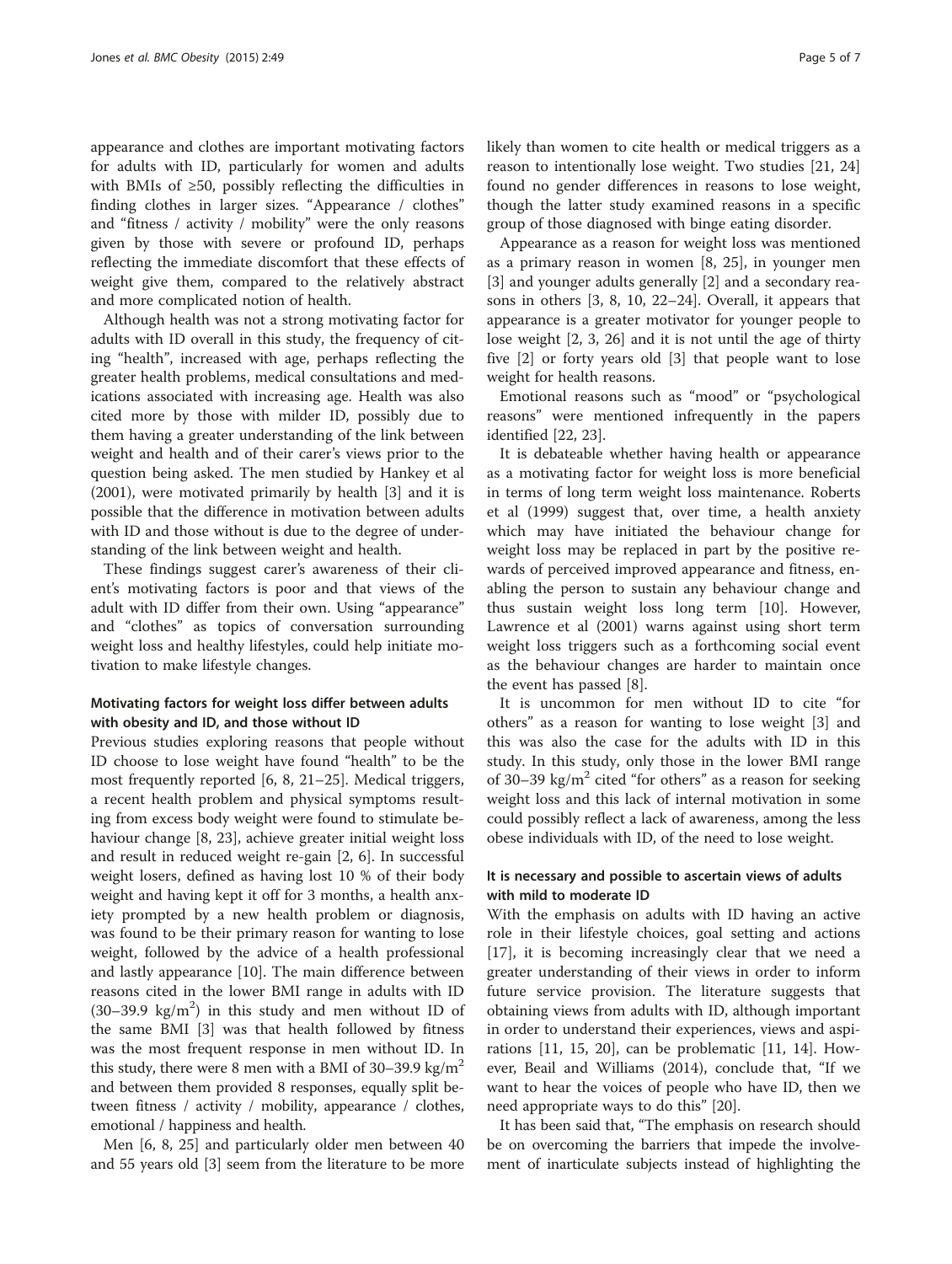<span id="page-5-0"></span>difficulties they present," [14]. Suggestions to facilitate communication and obtaining of reliable responses include using images, taking adequate time [15], considering the pros and cons of open versus closed questions, taking note of non-narrative communication and exploring different modes of questioning [14]. It may be the case that, for this patient group, the researcher needs to use different methods of questioning and conversation for different individuals and different methods compared to those used in qualitative research in adults without ID. "Loaning words" for example would be seen as putting words into a person's mouth in research with adults without ID but may be necessary as part of options and general conversation for adults in this patient group [14].

## Limitations

Although all individuals participating in the weight management intervention study [12] were asked their views, those with severe and profound ID were less able to provide an answer.

There was no significant association between reasons for weight loss and gender, age, ID and BMI and this could be partly due to the small sample size. The fact that 11 people could not express a reason, meant that a potential sample of 50 individuals with ID was reduced to 39.

There was no deeper exploration as to why a particular response was given and this could have led to a more thorough understanding of the reason for seeking weight loss. Using resources such as "talking mats" [[27\]](#page-6-0) and taking more time over the question, could lead to gaining further insight into the data.

# Future work

Whether reasons for weight loss impact on weight outcomes in obese adults with ID is of interest given previous studies that have found such relationships in obese adults without ID [2, 6–10], as is the effect of participant–carer discrepancies. It would be beneficial to determine techniques to understand views of individuals with severe and profound ID.

# Conclusion

Obese adults with mild and moderate ID who were recruited to a weight management study, were able to express their views on their reasons for wanting to lose weight. This was increasingly harder for those with more severe ID. Findings show that the individuals with ID were particularly interested in their appearance, a view rarely shared by carers. Reasons for weight loss may have a role in maximising engagement opportunities with weight management interventions for those with ID and obesity.

#### Abbreviations

%: percent; BMI: Body mass index; ID: Intellectual disabilities; kg: kilogram; SD: Standard Deviation.

#### Competing interests

The authors declare that they have no competing interests

#### Authors' contributions

NJ, CH, CM and LH led the drafting and editing of the manuscript. NJ and LB carried collected the qualitative data for the study. LH carried out all anthropometric measurements and was the lead author on the main intervention study (12). All authors read and approved the final manuscript.

#### Acknowledgements

This study was funded by the Scottish Government – Equally Well Fund

#### Author details

<sup>1</sup> Mental Health and Wellbeing, University of Glasgow, 1st Floor Admin Building, Gartnavel Royal Hospital, 1055 Great Western Road, Glasgow G12 0XH, UK. <sup>2</sup>Human Nutrition Section, University of Glasgow, New Lister Building, Glasgow Royal Infirmary, 10-16 Alexandra Parade, Glasgow G31 2ER, UK.

### Received: 4 August 2015 Accepted: 9 December 2015 Published online: 18 December 2015

#### References

- 1. Melville CA, Cooper SA, Morrison J, Allan L, Smiley E, Williamson A. The prevalence and determinants of obesity in adults with intellectual disabilities. J Appl Res Intellect Disabil. 2008;21:425–37.
- 2. La Rose J, Leahey TM, O'Hill JO, Wing RR. Differences in motivations and weight loss behaviours in young adults and older adults in the National Weight Control Registry. Obesity (Silver Spring). 2013;21(3):449–53.
- 3. Hankey CR, Leslie WS, Lean MEJ. Why lose weight? Reasons for seeking weight loss by overweight but otherwise healthy men. Int J Obes (Lond). 2002;26:880–2.
- 4. Jackson SE, Wardle J, Johnson F, Finer N, Beekan RJ. The impact of a health professional recommendation on weight loss attempts in overweight and obese British adults. a cross-sectional analysis. BMJ Open. 2013;3:e003693.
- 5. Yoong SL, Carey ML, Sanson-Fisher RW, D'Este CA. A cross-sectional study assessing Australian general practice patients intention, reasons and preferences for assistance with losing weight. BMC Fam Pract. 2013;14:187.
- 6. Gorin AA, Phelan S, O'Hill J, Wing RA. Medical triggers are associated with better short and long term weight loss outcomes. Prev Med. 2004;39(3): 612–6.
- 7. Jimenez-Lopez JL, Maldonado-Guzman ME, Flores-Perez Pasten L, Deciga-Garcia E. [Reasons for losing weight: why have programmed support] Article in Spanish. Rev Med Inst Mex Seguro Soc. 2012;50(4):407–12.
- 8. Lawrence J, Cheskin MD, Donze LF. Appearance vs health as motivators for weight loss. JAMA. 2001;286(17):2160.
- 9. Teixeira PH, Going SB, Sardinha LB, Lohman TG. A review of psychosocial pre-treatment predictors of weight control. Obes Rev. 2005;6:43–65.
- 10. Roberts A, Ashley G. What are the characteristics of overweight and obese patients who achieve weight loss and what factors are most helpful? A quantitative and qualitative study of patients and interventions in a rural general practice. J Hum Nutr Diet. 1999;12 Suppl 1:20–7.
- 11. Kiernan C. Participation in research by people with intellectual disability: origins and issues. British Journal of Learning Disability. 1999;27:43.
- 12. Harris L, Melville C, Jones N, Pert C, Boyle S, Murray H, et al. A single blind, pilot randomised trial of a weight management intervention for adults with intellectual disabilities and obesity: study protocol. Pilot and Feasibilitiy studies. 2015;1:5.
- 13. Sparrow SS, Balla DA, Cicchetti DV. Vineland Adaptive Behaviour Scales. Circle Pines, MN: American Guidance Service; 1984.
- 14. Booth T, Booth W. Sounds of silence: narrative research with inarticulate subjects. Disability and Society. 2010;11(1):55–70.
- 15. Gilbert T. Involving people with intellectual disabilities in research: issues and possibilities. Health Soc Care Community. 2004;12(4):298–30.
- 16. Melville CA, Hamilton S, Miller S, Boyle S, Robinson N, Pert C, et al. Carer knowledge and perceptions of healthy lifestyles for adults with intellectual disabilities. J Appl Res Intellect Disabil. 2009;22:298–306.